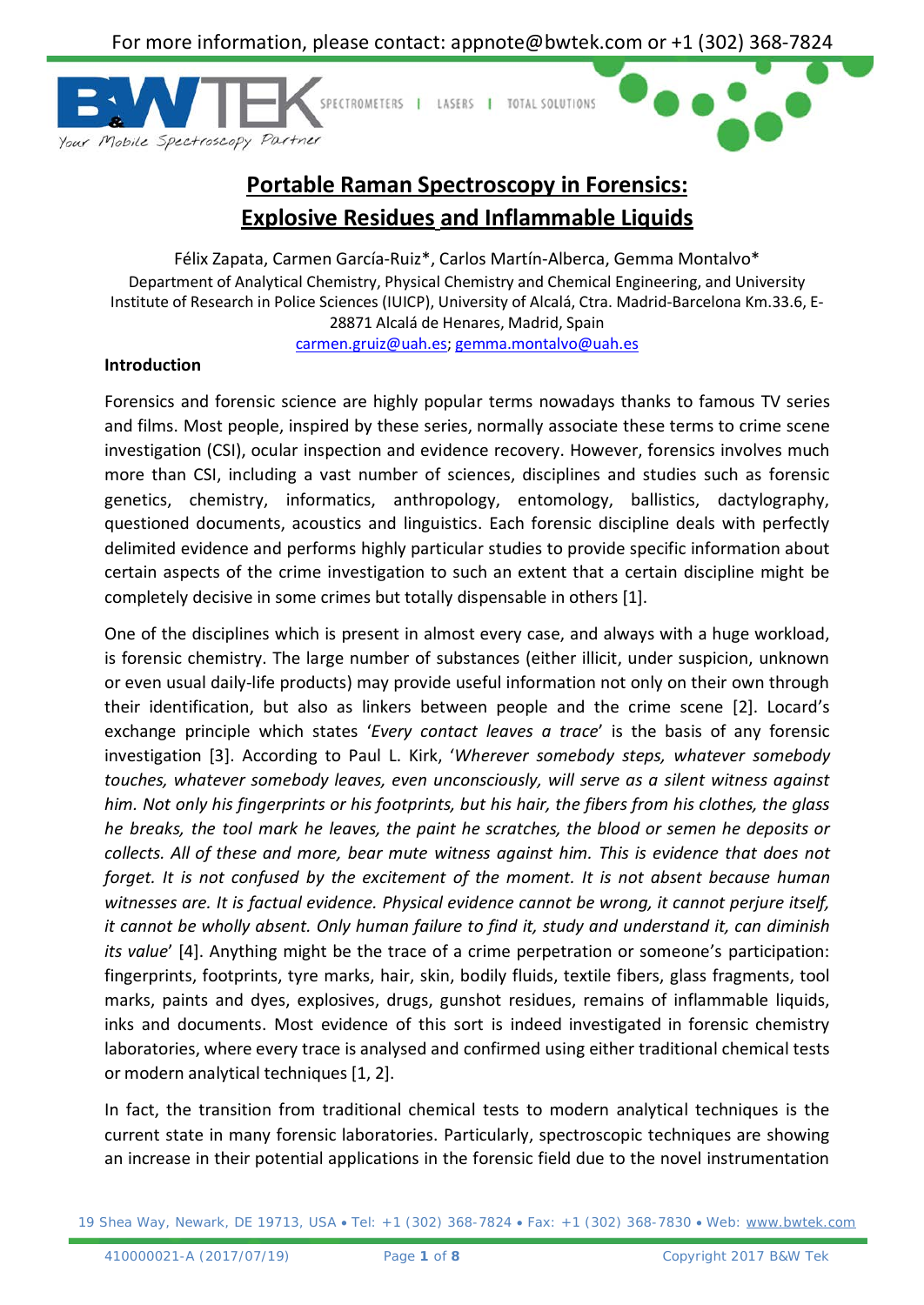

which is being developed to be faster, more sensitive, more compact and portable and more flexible to analyse a wider variety of substances. In addition, spectral libraries containing a larger number of spectra for a variety of compounds are being created, facilitating this method of identification of samples under suspicion. Portable Raman spectroscopy is one of these novel spectroscopic techniques. The suitability and potential of Raman spectroscopy in forensics is widely known by forensic specialists who use it in the laboratory to identify a wide variety of compounds including explosives, drugs, paints, textile fibers and inks [5]. However, the use of laboratory-grade Raman outside the laboratory, such as for in-situ analysis at a crime scene, was something thought possible only in forensic-fiction until just a few years ago. Fortunately, modern portable Raman spectrometers are commercially available, and their instrumental features are comparable to Raman lab- spectrometers.

To prove this, some extraordinarily demanding and challenging applications, in which an in-situ standoff identification of samples might be advisable, were tested.

#### **Instrumentation**

A i-Raman® Pro Portable Raman system from B&W Tek (Newark, DE, USA) equipped with a 785 nm-wavelength laser was used. One of the most powerful components of this spectrometer is the detector, which is cooled down to -25°C. In addition, two modes of analysis are available, including the direct analysis using the Raman probe and the microscopic analysis using an adapted microscope in which the Raman probe might be easily connected. This enables the detection and Raman analysis of microscopic traces that cannot be directly analysed using the probe. The collection of Raman spectra was performed using the BWSpec® software, which can be controlled from either the inbuilt spectrometer tactile screen or an external laptop. Afterwards, Raman spectra can be exported to more powerful spectroscopy and chemometric software for advanced data analysis.

#### **Results**

#### Identification of pre- and post-blast explosives particles

The rapid identification of compounds suspected to be explosives is crucial and dangerous. After being neutralized, the explosive charge of an explosive or an improvised explosive device (IED) must be analysed in order to confirm the chemical composition and identify the main explosive compound.

In this study, a small amount (around 0.2 mg) of different organic explosives (TNT, TATP, and PETN) and inorganic oxidizing salts (ammonium nitrate, potassium nitrate and sodium chlorate) used for making IEDs were analysed using the probe. The different instrumental parameters (laser power, acquisition time and number of scans) were tested for each explosive and inorganic salt. As an example, Figure 1 shows some of the spectra of TNT at different laser power and acquisition times. To the naked eye, no differences were found between spectra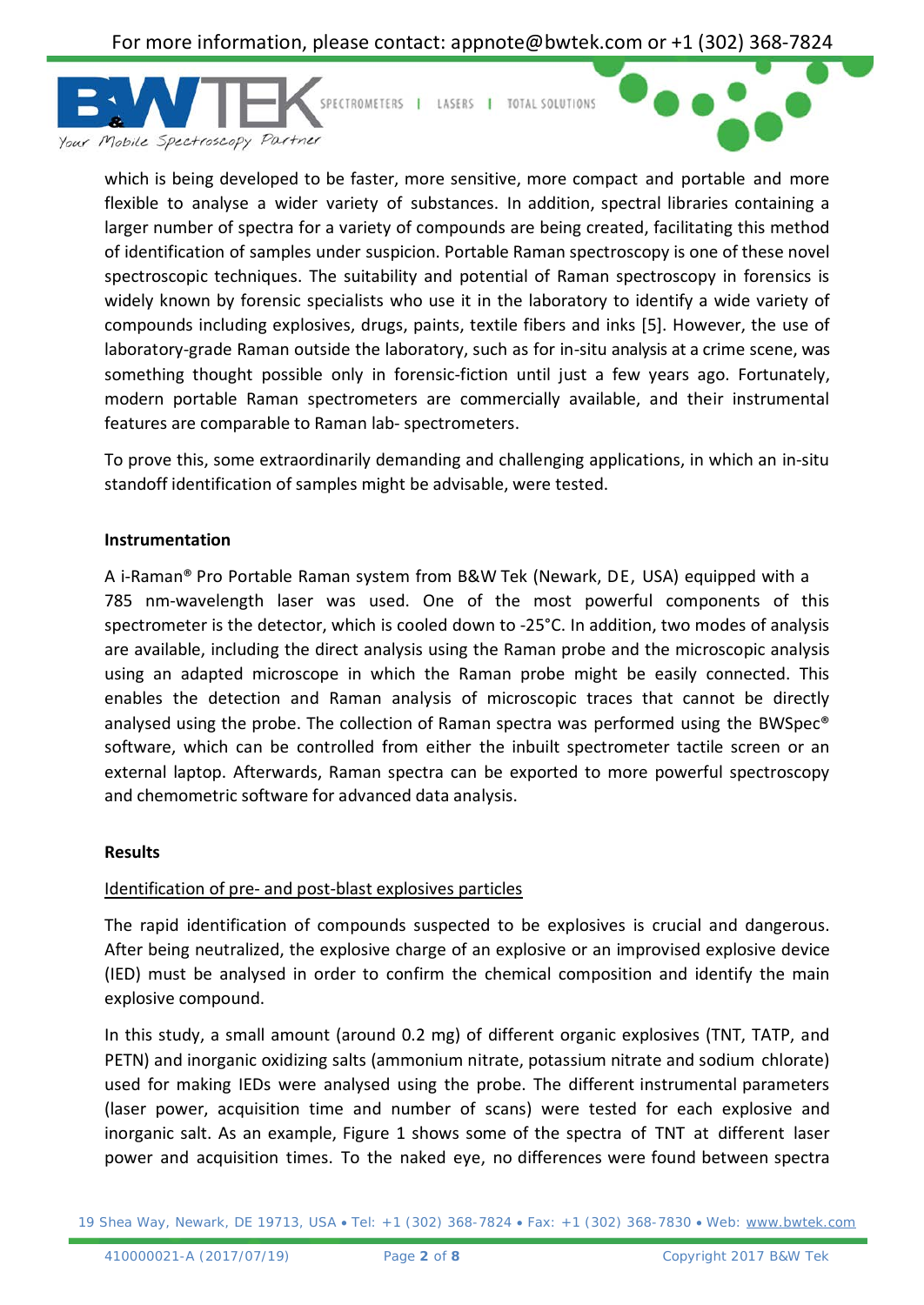

**Figure 1**. TNT spectra obtained using a 785 nm laser and 5 scans. Different acquisition times and laser power were applied, as shown.

Finally, the parameters selected for spectrum acquisition were 5 scans, 0.5 s and 10% laser power, using a 785 nm laser, since they showed good enough resolution and use a minimum power, which is always recommended when analysing high-energetic materials. As a matter of fact, some of these studied particles were partially burnt or degraded when high power was applied. Figure 2 shows (post-blast) dynamite particles after being analysed. One of them combusted after using 30% laser power.





10% power 30% power **Figure 2**. Post-blast dynamite particle after being irradiated with a laser power of 10% (left) and 30% (right).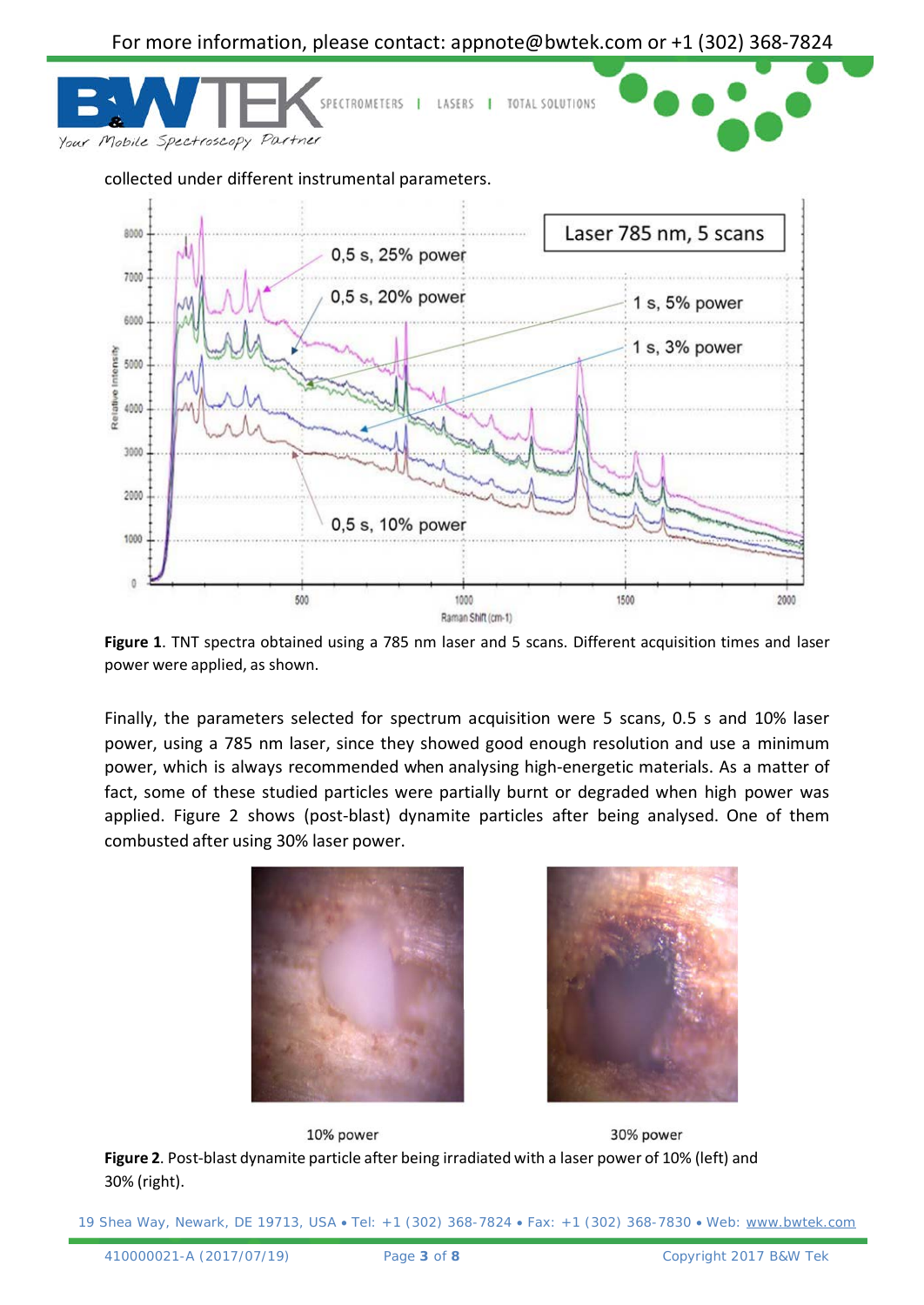



After optimizing these parameters, the spectrum of each explosive and inorganic salt was collected. Some of them were subjected to baseline correction to make their visual comparison easier. These spectra are displayed in Figure 3.



**Figure 3**. Raman spectra of several explosives and inorganic salts obtained using a 785 nm laser, 5 scans, 0.5 s acquisition time and 10% laser power. Baselines were corrected by software.

These spectra were satisfactorily compared to those collected in literature and spectral libraries for these explosives and salts, enabling this way the confirmation of each substance. Interestingly, ammonium nitrate was discriminated from potassium nitrate. The Raman spectra of these two nitrate salts only differ 7  $cm<sup>-1</sup>$  in their nitrate stretching vibration [6]. Other handheld and portable Raman spectrometers had been previously tested in our research group, failing in discriminating these two nitrate salts because of their limited spectral resolution. However, that limitation shared by most portable Raman spectrometers has been overcome in the B&W Tek portable Raman by using a cooled spectrograph at -25°C.

In order to prove statistically the discrimination of explosives and main inorganic salts used in IEDs besides their visual comparison, a principal component analysis (PCA) using Raman spectra from each explosive was performed. Results are displayed in Figure 4. TNT (black) and PETN (orange) were completely separated from the rest of the explosives. TATP (brown), potassium nitrate (blue), ammonium nitrate (green) and sodium chlorate (red), though closer, were also separated enough, so as not to be misleading.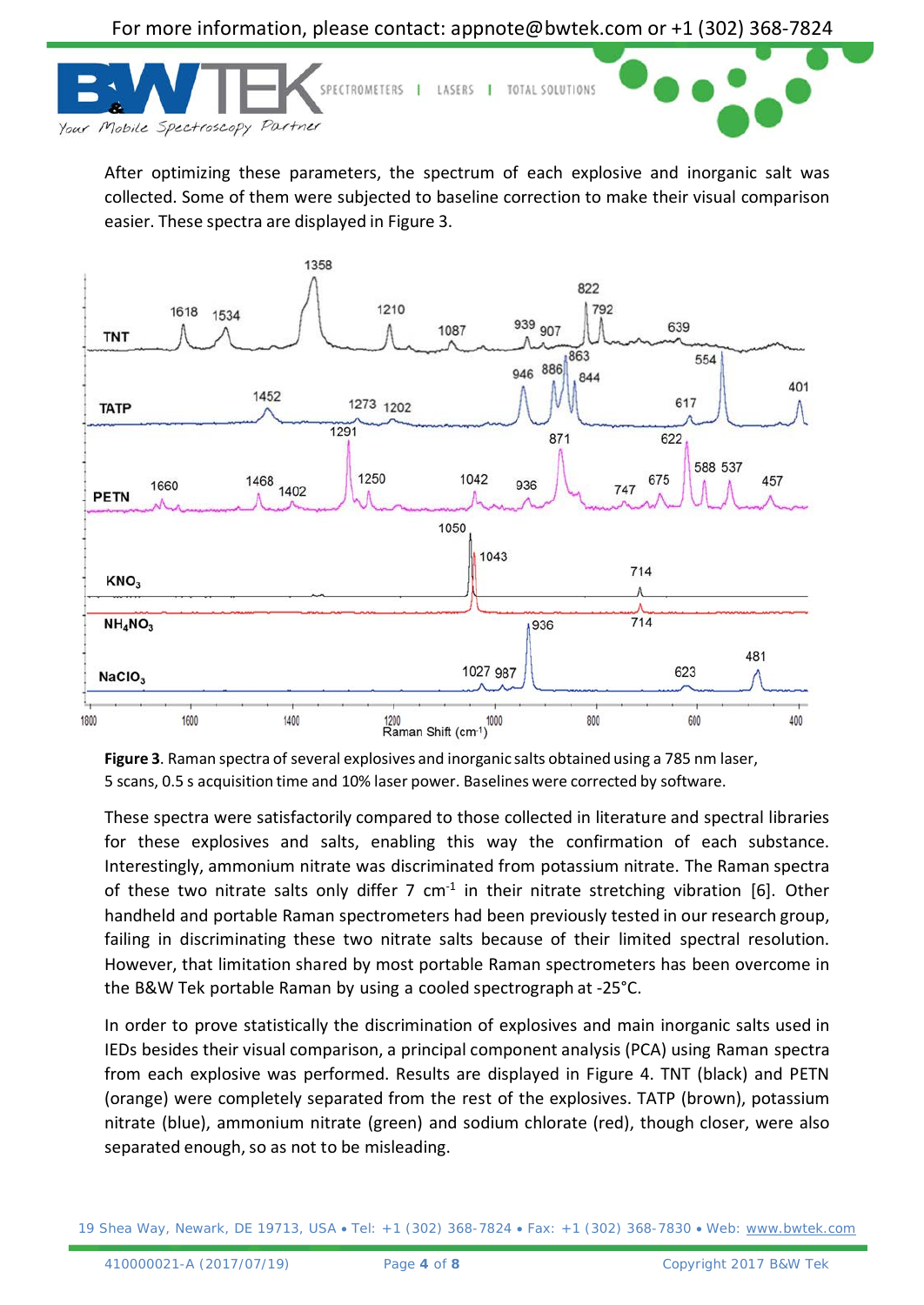

**Figure 4**. PCA analysis; Scores plot of Principal Component (PC) 1 and 4, showing a variability with a 91% confidence level among all studied intact explosives and inorganic salts: TATP, PETN, KNO<sub>3</sub>, NH<sub>4</sub>NO<sub>3</sub> and NaClO<sub>3</sub>.

In the same way, in cases where the explosive material actually explodes, post-blast residues must be analysed in order to find out the explosive composition used. As evidenced in previous studies [6], a small amount of unburnt particles from the explosive usually remains spread out all around the crater. In this study, post blast residues from real explosions using dynamite, ANFO and chloratite were detected and analysed thanks to the portable microscope coupled to the Raman instrument. This way, even microscopic particles which are undetectable using the probe might be identified using the portable coupled microscope, which is a portable approach of a confocal Raman lab-instrument. As an example, Figure 5 shows the Raman spectrum of three post-blast particles. Particles of dynamite and ANFO displayed the Raman spectrum of ammonium nitrate (the major component in those explosive compositions) whereas the particle of chloratite displayed the Raman spectrum of sodium chlorate (which is the major component in chloratite composition).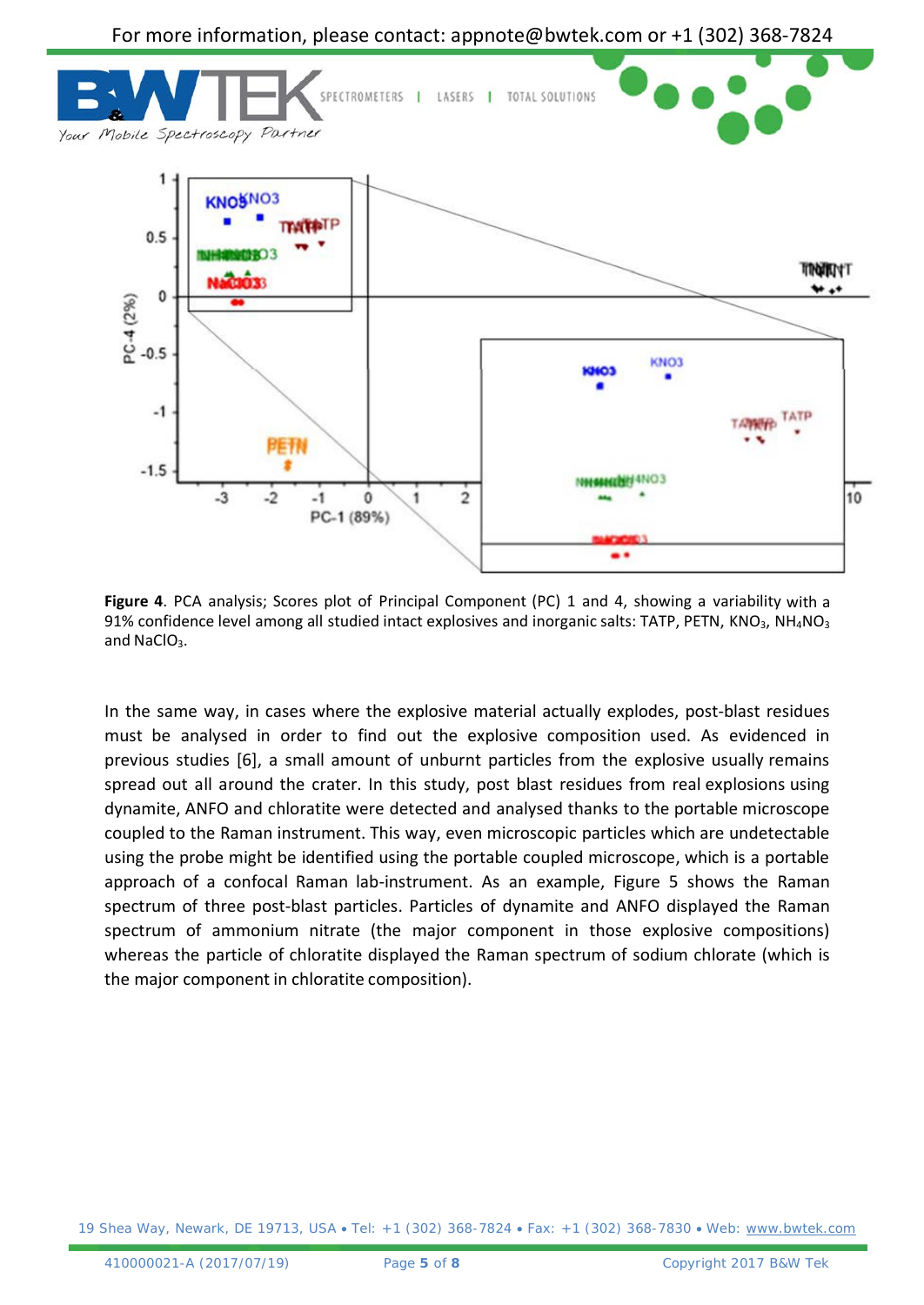

**Figure 5**. Raman spectra of post-blast particles produced from several explosive compositions. Spectra collected using a 785 nm laser, 5 scans, 0.5 s acquisition time and 10% laser power. Baselines were corrected by software.

### Identification of inflammable liquids inside glass bottles

There exists another category of homemade device, the improvised incendiary device (IID). IIDs could be really dangerous, since they are designed to rapidly spread fire, and are adapted to cause physical harm to persons, environment, or property by means of fire [7]. They are constructed with readily available and cheap components, mainly inflammable liquids, a container and an ignition source. In addition, they can contain additional hazardous chemicals such as strong acids. The most popular IID is the Molotov cocktail. Another dangerous IID is its advanced version, the chemical ignition Molotov cocktail (CIMC), which is made in a closed glass bottle.

The rapid and non-invasive identification of compounds suspected to be inflammable liquids contained inside closed bottles could be of interest for first responders at crime scenes (analysis of intact devices, seized or non-activated) or for safety officers of security checks at airports or governmental entities. In addition, forensic experts at official laboratories could take advantage of a potential non-invasive analysis, avoiding the manipulation and exposure of devices such as the CIMC, which may contain hazardous components and by-products (e.g., hydrogen sulphide or sulphuric acid). The standoff identification of liquids inside bottles without opening the bottle is a high challenge. Fortunately, the Raman laser penetration is sufficient to reach the liquid in a non- invasive way and obtain the liquid's Raman spectrum with little contribution from the bottle [7]. In the case of glass bottles, the glass contribution is almost negligible contrary to plastic bottles whose Raman spectra is quite more overlapping. In this study, four different flammable liquids including gasoline 98 octane rating, diesel fuel,

19 Shea Way, Newark, DE 19713, USA • Tel: +1 (302) 368-7824 • Fax: +1 (302) 368-7830 • Web: [www.bwtek.com](http://www.bwtek.com/)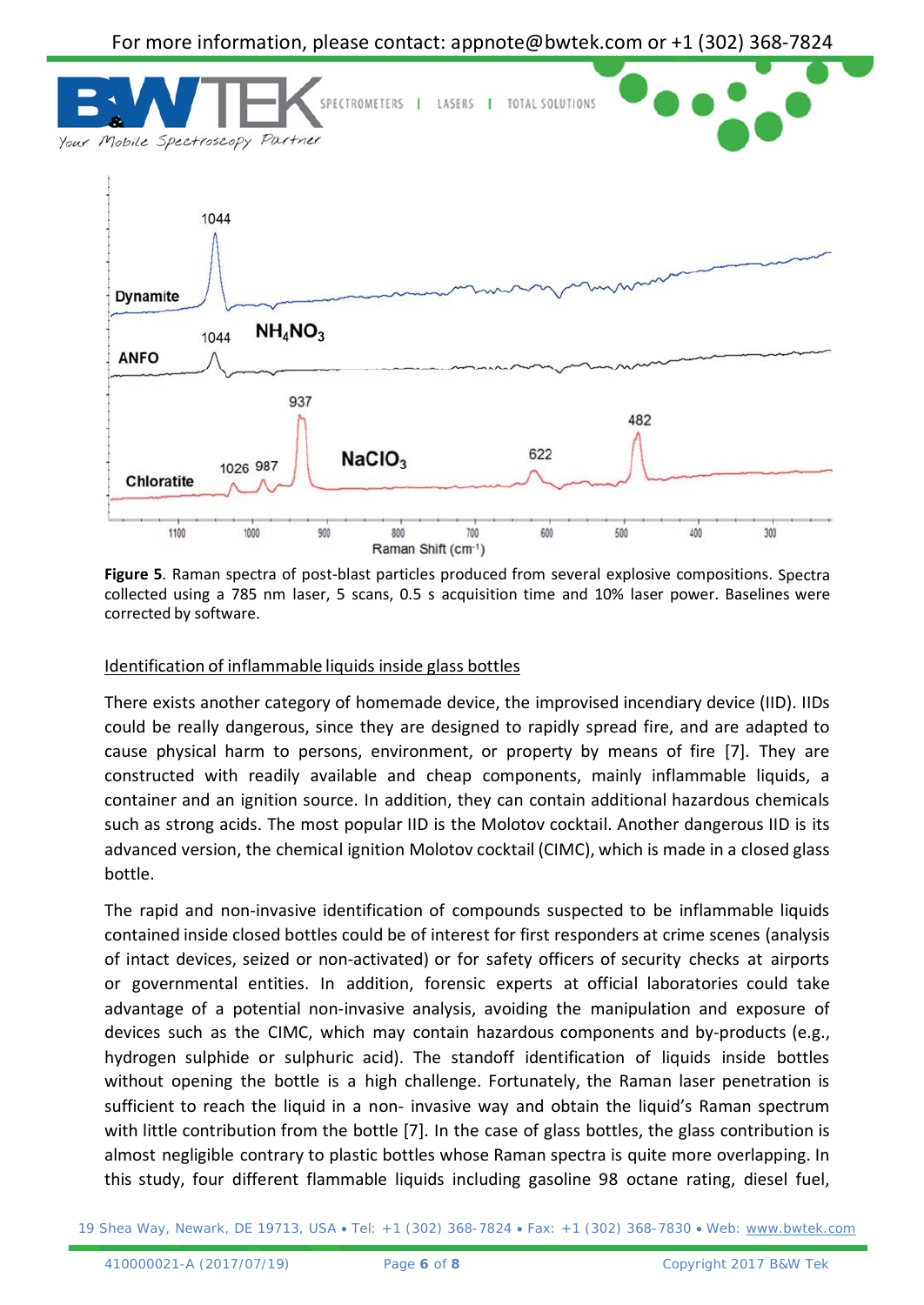

ethanol and acetone inside glass bottles were analysed using the probe of the Raman instrument. In order to analyse the largest amount of liquid (i.e. analysing deeper in the glass bottle) and minimize the contribution from the bottle, the distance regulator at the end of the probe was removed to perform these measurements. The spectra collected for each liquid are displayed in Figure 6. These spectra are in accordance with those in literature and spectral libraries for these inflammable liquids.



**Figure 6**. Raman spectra of several inflammable liquids: gasoline 98 octane rating (Gas98), diesel fuel, ethanol and acetone.

A PCA using Raman spectra from each inflammable liquid can be performed to statistically verify their description (Figure 7). As can be seen, those liquids can be clearly discriminated.



**Figure 7**. PCA analysis; Scores plot of PC 1 and 2, showing a variability with a 96% confidence level among all studied inflammable liquids: Gasoline 98 octane rating (black diamond marker), diesel fuel (blue circle marker), ethanol (red triangle marker) and acetone (green square marker).